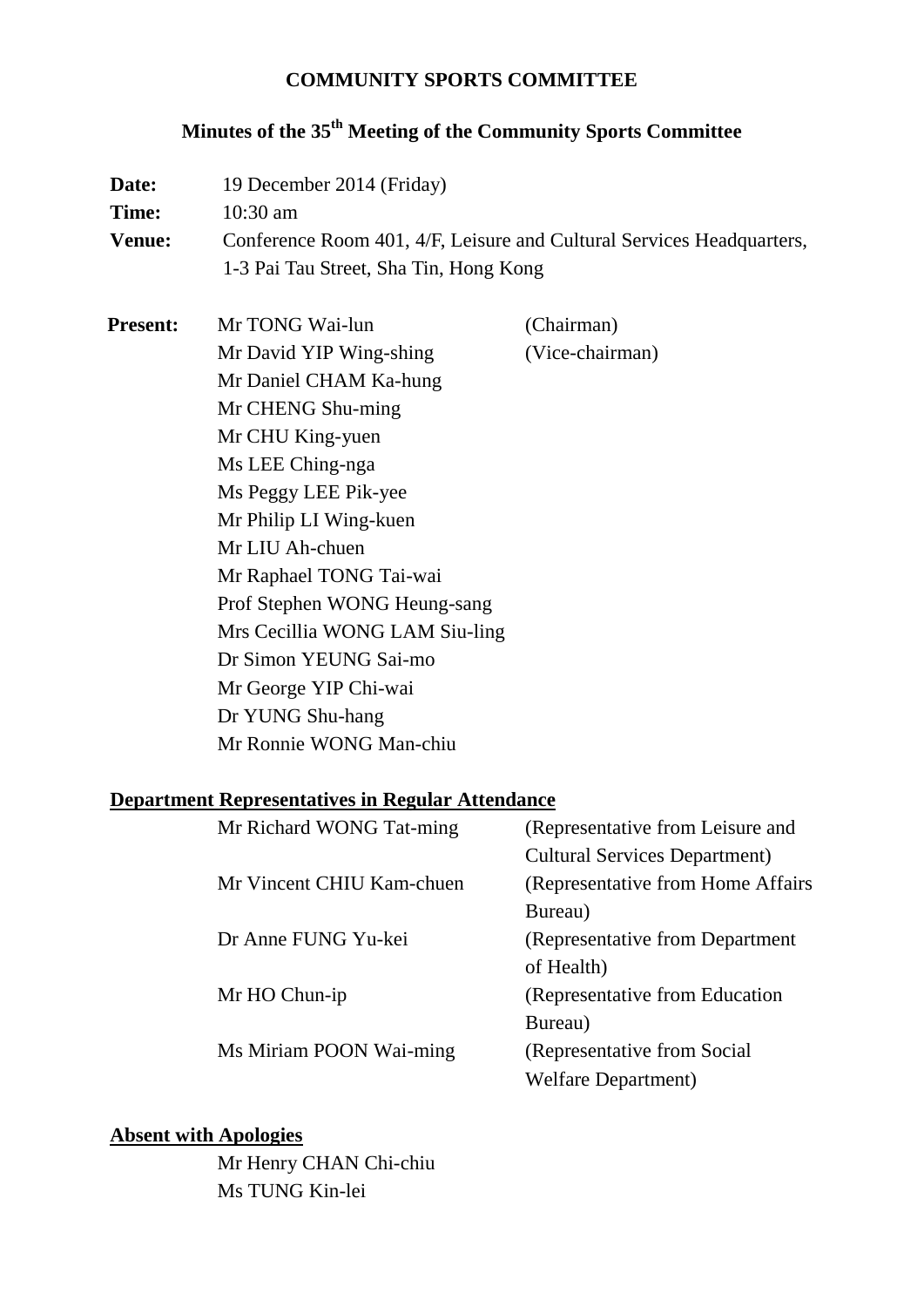|                      | Mrs Stella LAU KUN Lai-kuen |                                    |
|----------------------|-----------------------------|------------------------------------|
|                      | Ms Elia WONG Ngai-lui       | (Representative from Home Affairs) |
|                      |                             | Department)                        |
| <b>In Attendance</b> |                             |                                    |
|                      | Ms Michelle LI Mei-sheung   | (Leisure and Cultural Services     |
|                      |                             | Department)                        |
|                      | Mr Raymond FAN Wai-ming     | (Leisure and Cultural Services)    |
|                      |                             | Department)                        |
|                      | Ms Rebecca LOU Wai-yi       | (Leisure and Cultural Services)    |
|                      |                             | Department)                        |
|                      | Ms Joanne FU Lai-chun       | (Leisure and Cultural Services)    |
|                      |                             | Department)                        |
|                      |                             |                                    |

**Secretary**

Ms Winnie LEE Fung-ming (Leisure and Cultural Services Department)

#### **Opening Remarks**

1.1 The Chairman welcomed all Members and representatives from various government departments to the meeting. He also welcomed Mr Raymond FAN, JP and Mr Richard WONG, who had taken up the posts of Deputy Director of Leisure and Cultural Services (Leisure Services) and Assistant Director (Leisure Services)2 of the Leisure and Cultural Services Department (LCSD) respectively. He also welcomed Ms Winnie LEE, the new Secretary of the Community Sports Committee (CSC), for attending the meeting for the first time; and Mr Ronnie WONG of the Sports Federation & Olympic Committee of Hong Kong, China for attending on behalf of Prof LEUNG Mee-lee, who was unable to attend the meeting. On behalf of the CSC, the Chairman expressed thanks to Mr Bobby CHENG, JP, the former Deputy Director of Leisure and Cultural Services; and Miss Olivia CHAN, JP, the former Assistant Director of the LCSD, for their contribution to the CSC.

#### **Item 1: Confirmation of the Minutes of Last Meeting of the CSC**

2.1 The draft minutes of the 34th meeting of the CSC had been emailed to Members by the Secretariat for comment on 30 October. Since no proposals for amendments had been received and no further amendment was proposed at the meeting, the Chairman announced that the minutes of the 34th meeting were confirmed.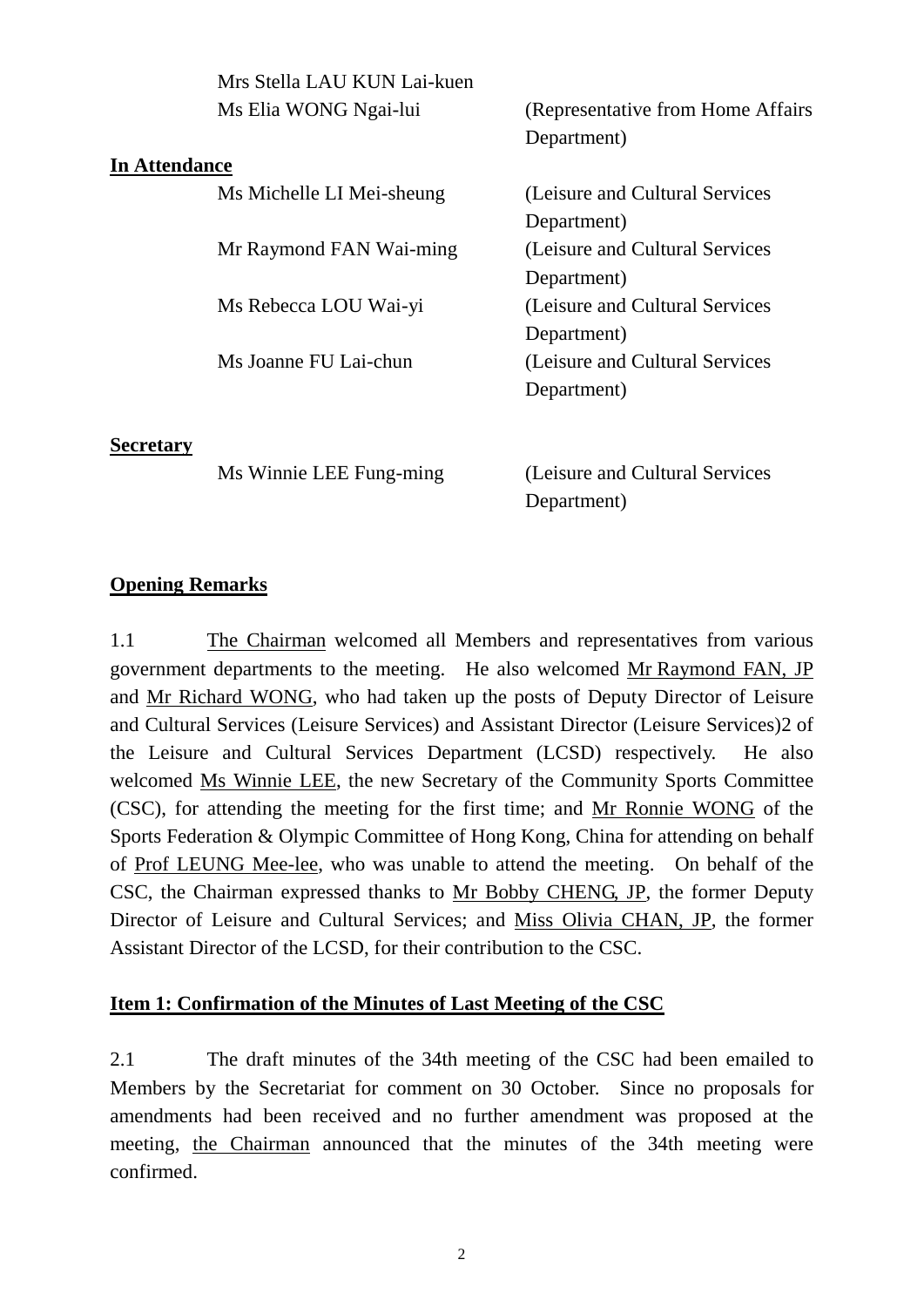#### **Item 2: Matters Arising**

### **(i) Progress Report on the 5th Hong Kong Games**

3.1 The Chairman invited Ms Rebecca LOU, Secretary General of the 5th Hong Kong Games (HKG) Organising Committee, to report on the progress of the organising work for the 5th HKG.

3.2 Ms Rebecca LOU reported that the Standing Committee and the Organising Committee of the 5th HKG had held their third and second meetings on 18 December and 9 October respectively and discussed the progress of the organising work. The 5th HKG was scheduled to take place from 25 April to 31 May 2015. Subsequent to the press conference held at Kowloon Park on 19 May 2014, the 18 District Councils had started selecting athletes for the eight sports competitions and would submit to the Organising Committee the name lists of district delegations and athletes by 30 January 2015.

3.3 As scheduled, the Secretariat of the Organising Committee had rolled out the publicity work of the 5th HKG through different channels and kicked off a series of promotion and community participation activities, including the Elite Athletes' Demonstration and Exchange Programmes held between June and November 2014 which covered the eight sports competitions of the 5th HKG, and the "Sports Seminar" cum Carnival" held at the Kowloon Park Piazza in the afternoon on 1 November 2014 (Saturday). In addition, the 18 districts' pledging ceremony would be staged at the Kowloon Park Sports Centre in the afternoon on 15 February 2015 (Sunday); the Voting and Guessing activities and the Dynamic Moments Photo Contest would kick off in mid-February and early March 2015 respectively; "The Jockey Club Vitality Run", a new activity, would take place at the Sha Tin Sports Ground and along Shing Mun Riverside in the morning on 8 March 2015 (Sunday), while the Cheering Team Competition for the 18 Districts would be held at the Sun Yat Sen Memorial Park Sports Centre on 29 March 2015 (Sunday).

3.4 The ceiling of subsidy to be provided by the LCSD to 18 districts for organising district teams to compete in and prepare for the 5th HKG would be increased to some \$570,000 from about \$500,000 in the 4th HKG. Meanwhile, the Organising Committee had so far received sponsorship in cash amounting to \$6.09 million and in kind/service worth around \$3.54 million from 16 organisations, among which \$6 million in cash came from the Hong Kong Jockey Club Charities Trust, making it the Principal Contributor for the third successive HKG and the Title Sponsor for three activities/events of the 5th HKG, namely the Vitality Run, basketball and futsal. Meanwhile, the proposed additional \$1 million cash sponsorship from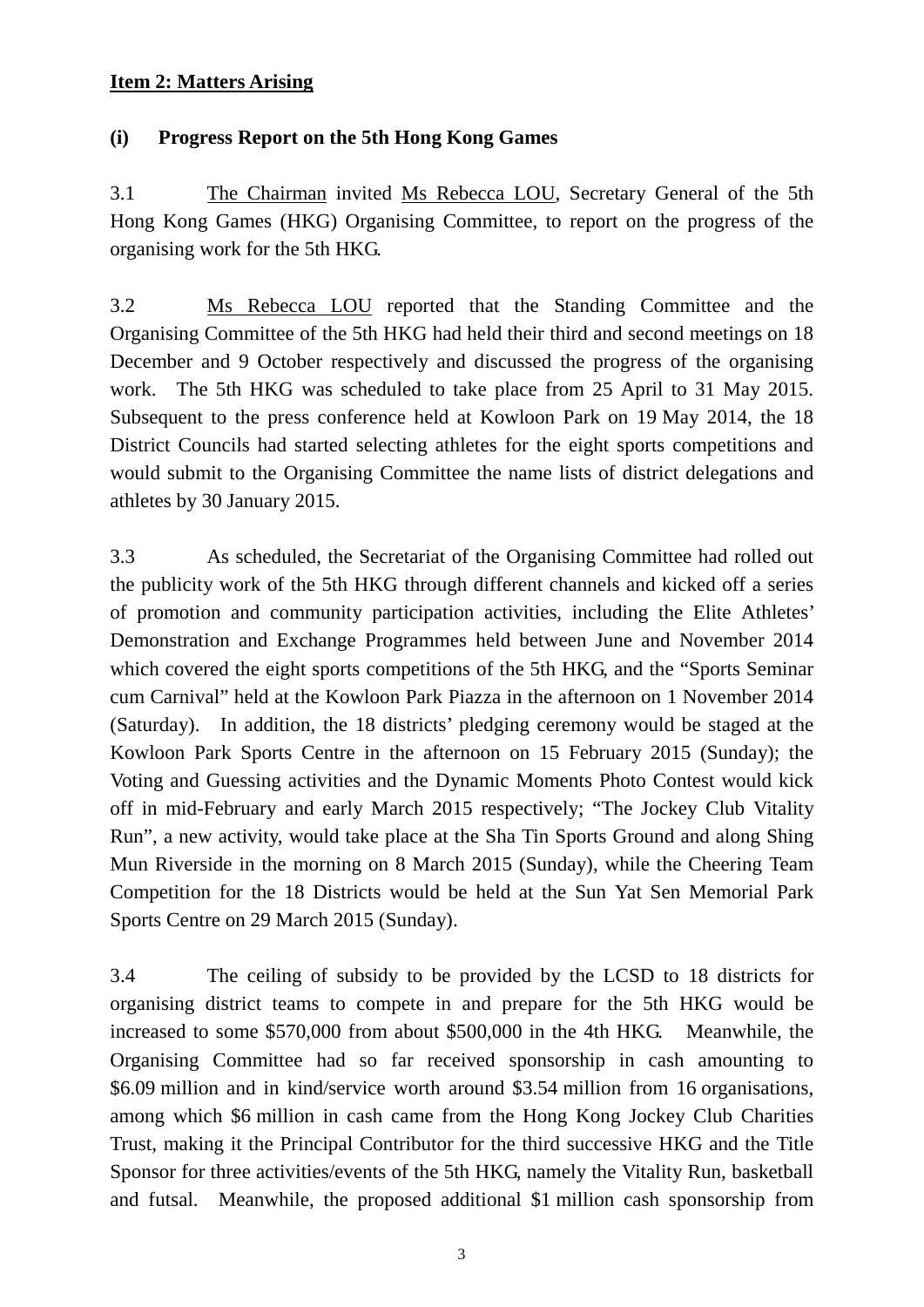Mr Henry CHAN was subject to official confirmation by the Organising Committee's in next month's meeting.

(Post-meeting note: The proposed additional \$1 million cash sponsorship from Mr Henry CHAN was officially confirmed by the OC.)

3.5 The Chairman thanked Mr Henry CHAN for his sponsorship and asked Members to make time for the activities/events of the 5th HKG.

## **Item 3: Report on School Sports Programme Coordinator Pilot Scheme (CSC Paper 06/14)**

4.1 The Chairman recapped that Ms Joanne FU of the LCSD had reported on the initial review of the School Sports Programme Coordinator (SSPC) Pilot Scheme (the Scheme) in February this year. As the Scheme had been running for over two years, the Home Affairs Bureau (HAB) and the LCSD conducted a comprehensive review on it. He asked Ms Joanne FU of the LCSD to present the findings of the review by PowerPoint and asked Members to refer to CSC Paper 06/14.

4.2 Ms Joanne FU presented CSC Paper 06/14. Members' views on the paper were summarised as follows:

- (a) Ms Peggy LEE, Mrs Cecilia WONG and Mr LIU Ah-chuen suggested providing the SSPCs with more on-the-job training and support to help them better fit into the working environment of the schools.
- (b) Ms Peggy LEE proposed that schools participating in the Scheme this year might seek other resources to carry on with sports promotion in campus after the Scheme ended. In addition, she suggested the quota for the coming year should be allocated according to the share of resources the schools obtained.
- (c) Mrs Cecilia WONG was supportive of the Scheme, which in her opinion had helped promote sports development in schools and achieved the intended results. She hoped that the Scheme could be made permanent. Further, she suggested standardising the employment terms for all SSPCs for the sake of fairness. She considered it necessary to review the reasons for resignation of SSPCs. Moreover, she proposed expanding the Scheme to reach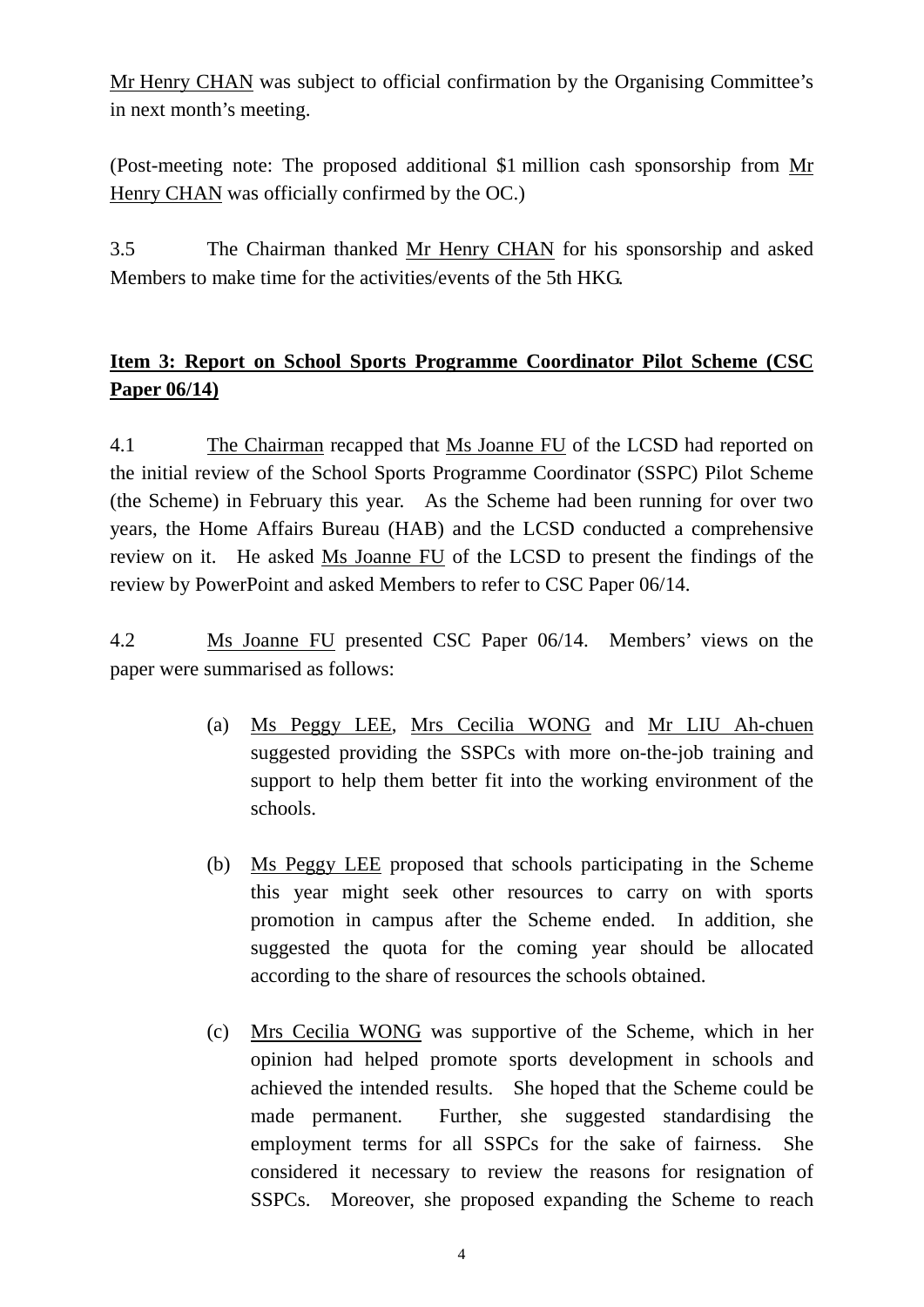primary schools and special schools, so as to boost students' interest in sports and to encourage a healthy lifestyle since an early age.

- (d) Mr CHU King-yuen enquired if the method of selection of schools was changed to balloting because the method used this year, schools being assessed on their proposals on school sports development, was not ideal enough.
- (e) Mr LIU Ah-chuen was of the view that the Scheme had achieved its objectives. Leveraging their network and expertise in the sports territory, the SSPCs played a role in promoting sports development in schools. He suggested keeping the SSPCs involved in school administrative duties in the coming year so that they might benefit from the experience for career advancement. In addition to increasing the quota for appointment of SSPCs next year, he suggested letting the serving SSPCs remain in their schools in the coming year so that they could carry forward their work on sports promotion.
- (f) Mr Daniel CHAM hailed the Scheme a success with the intended results achieved. He hoped that the Scheme could be regularised. Also, he recommended compiling statistics on the number of athletes who were about to retire and finding out if they were interested in taking part in the Scheme, so as to estimate the number of athletes available for appointment in the future.
- (g) Mr George YIP welcomed the inclusion of retired athletes of non-elite sports in the Scheme in the coming year. He proposed setting out employment terms for the SSPCs in accordance with the administrative arrangements of individual schools to minimise the impact on schools.
- (h) Mr Daniel CHAM and Mr George YIP both proposed expanding the Scheme to cover all National Sports Associations (NSAs), the LCSD and even sports institutions abroad, where the SSPCs might work as interns. This would offer retired athletes more job opportunities and exposure to tasks of diverse nature including sports promotion, sports facilities management and sports activities organising, which would allow them to broaden their horizons and to gain more working experience.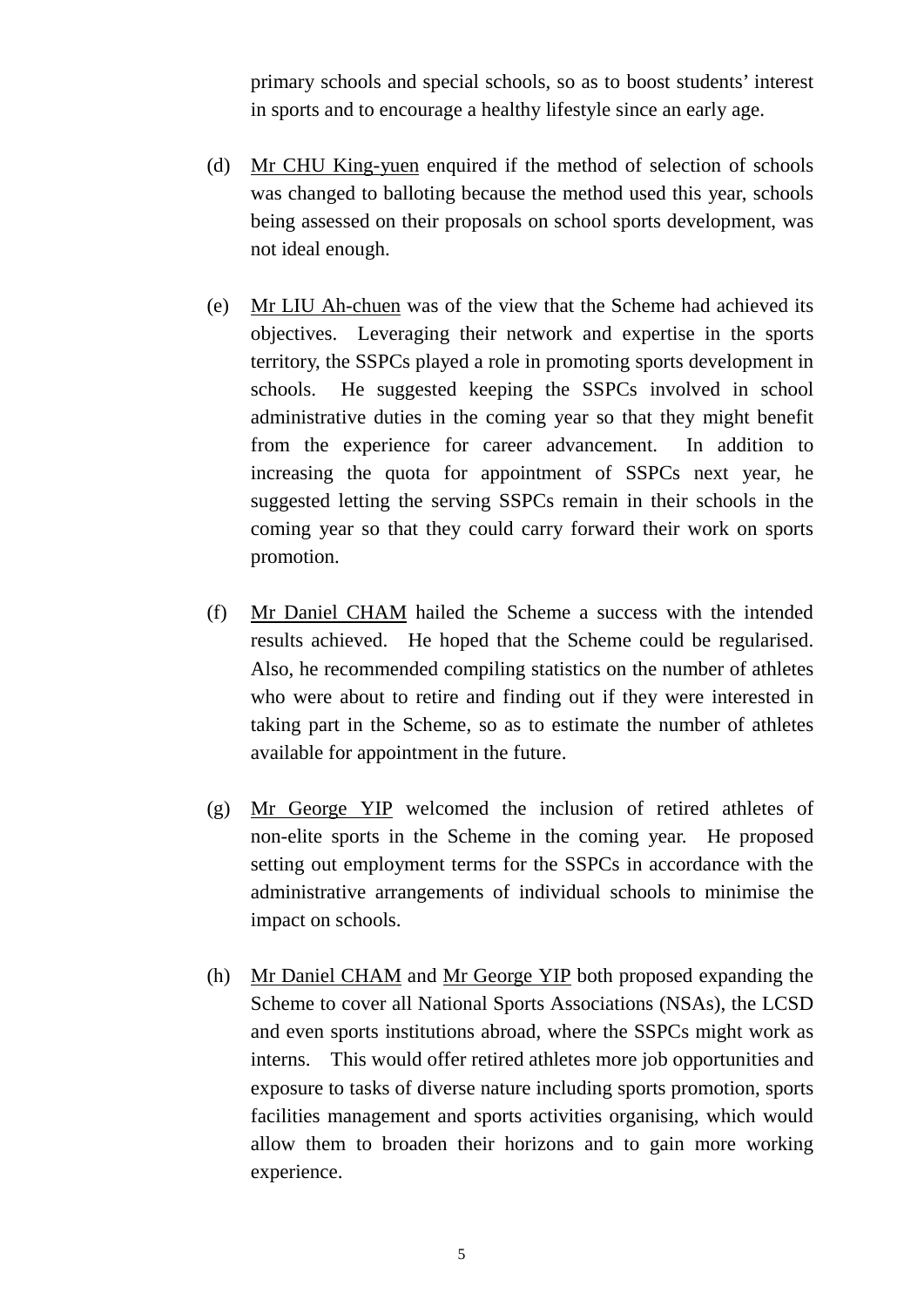- (i) Mr Raphael TONG commended the Scheme for encouraging more students to increase their participation in sports. The Scheme's success showed that the Committee had achieved in promoting sports on a community level. Also, under the Scheme, students with potential in sports could be identified and referred to NSAs for further training. He suggested regularising the Scheme and changing the employment arrangement from a one-off hiring of 18 SSPCs for every three years to hiring 6 SSPCs every year, starting from next year. The proposed arrangement could alleviate the difficulty in hiring due to shortage of retired athletes, and at the same time offer chances for retired athletes to enrol every year. In the coming year, the serving SSPCs would have a higher salary than the new recruits. If the annual subvention for each school (which covered both funding for activities and salary of the SSPC) was to be fixed at \$350,000, the activity funding available for schools hiring serving SSPCs would be different from those engaging new recruits. To level the activity funding in different schools, he suggested prescribing two rates of funding to go with the two scenarios. Moreover, he proposed pairing SSPCs with schools according to the SSPC's specialisation and the sports facilities available in individual schools for effective matching.
- (j) Mr Philip LI opined that the mentors appointed by the schools should offer assistance as far as practicable to the SSPCs in performing their routine duties and enhance their adaptability to school administrative work. He also suggested stepping up the publicity for the next round of the Scheme and allowing the SSPCs to work as part-time coaches during their off-duty hours so as to make the post more attractive.
- (k) Mr CHENG Shu-ming considered that the Scheme had achieved the expected results. Despite the fact that some of the SSPCs had resigned, the Scheme should not be regarded as a failure since some retired athletes only realised that they were unsuitable for the job after they had actually worked as SSPCs. They had, after all, acquired work experience from the Scheme and gained a better idea of the orientation of their career.
- (l) Mr Ronnie WONG suggested that more common sports and sports played in major international games be included in the next round of the Scheme to attract more retired athletes.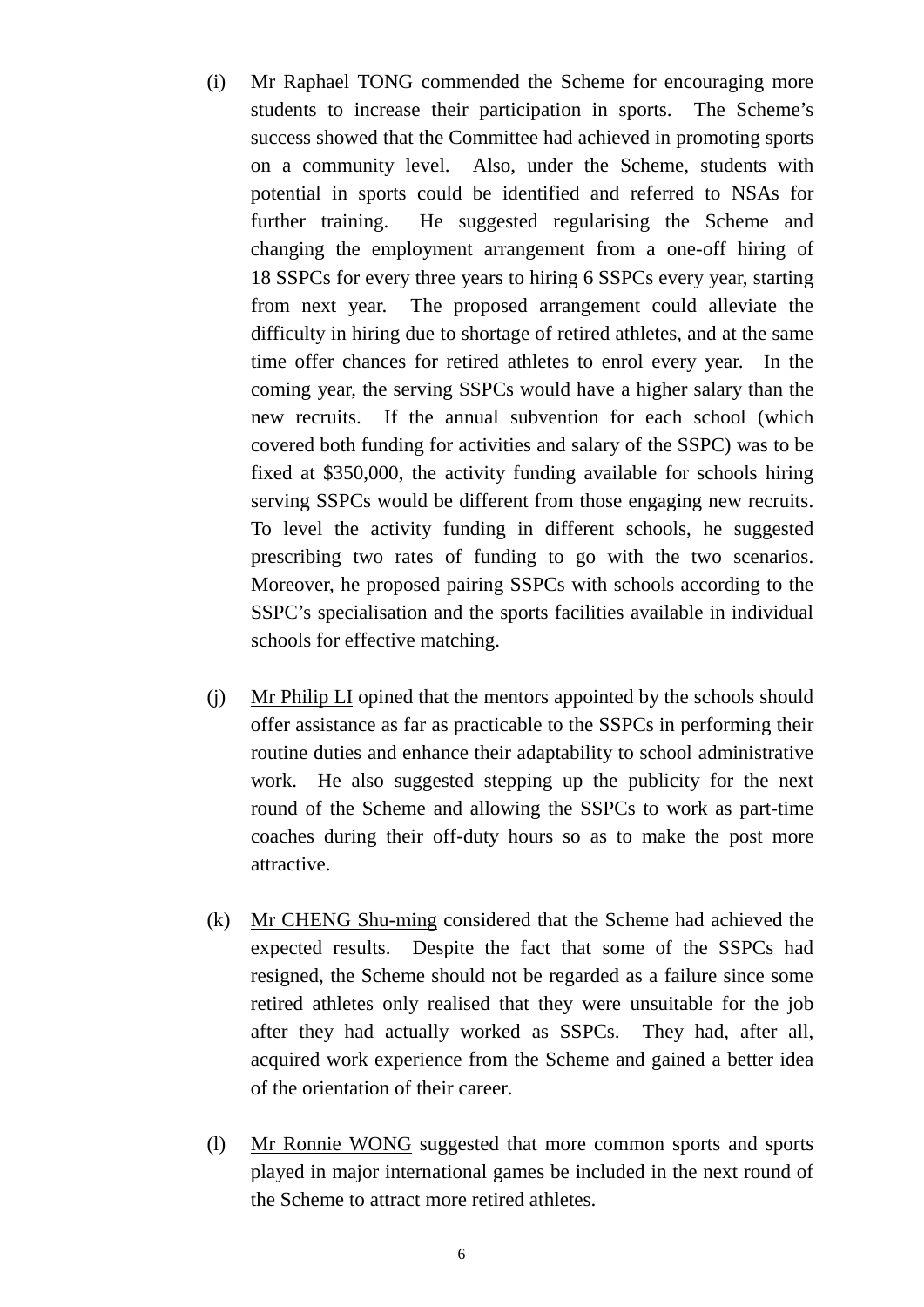- (m) Mr Vincent CHIU of the HAB said that the Scheme had benefitted retired athletes, students and schools. The most noticeable feature of the Scheme was that the SSPCs were able to pursue continuing education with arrangement by the schools. The change to balloting in the selection of participating schools in the coming round was made in response to requests from various parties. With the continuation of the Scheme, the Working Group would recommend eligible retired athletes to attend interviews with participating schools and help organise sports activities for the schools according to their needs. The HAB would consider efficient allocation of resources for the coming round of the Scheme to benefit more schools and students. As for special schools, the HAB would examine the feasibility of the suggestion and take follow-up action as appropriate. He thanked Members for their support for the next round of Scheme. He was optimistic about the recruitment of SSPCs as the Scheme, after running for two years, has been known to most of the local athletes. Also, the HAB would work to support the initiatives carried out by the Hong Kong Sports Institute (HKSI) and the SF&OC in respect of the employment and education of local athletes and would also step up the publicity for the Scheme so as to attract newly retired athletes to join the next round of the Scheme.
- (n) Ms Joanne FU of the LCSD thanked Members for their valuable views and gave a consolidated reply as follows:
	- (i) Regarding the recruitment of participating athletes, the Scheme currently targeted at retired athletes of 16 elite sports. With the inclusion of some other sports in the next round of the Scheme, an increase of participants was expected.
	- (ii) As indicated by the information provided by the SF&OC and the HKSI, it was expected that about 15 retired athletes would be interested in the Scheme each year.
	- (iii) About half of the serving SSPCs had indicated their intention to change career upon completion of the 3-year Scheme, thus the remaining half would stay. Those who wished to stay could re-apply for the Scheme and they stood a better chance to be re-appointed.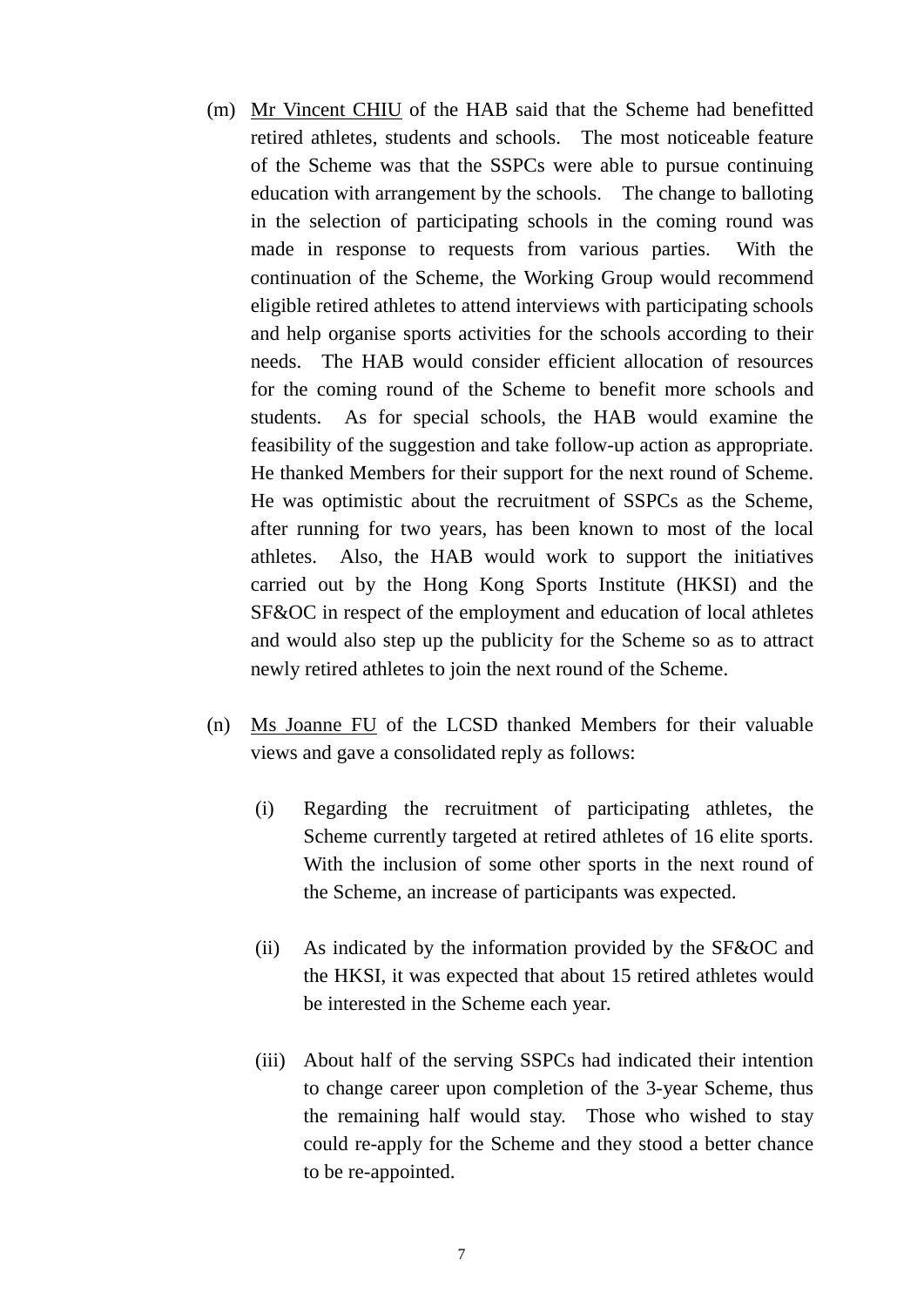- (iv) The Department would step up the publicity work with the HKSI in the face of difficulties in recruiting of SSPCs.
- (v) The reasons for the resignation of the three SSPCs were, respectively, inability to adapt to the working environment of the school and master the administrative work, switching to a sport coaching job and setting up own business. Their resignation had nothing to do with the Scheme itself.
- (vi) In selecting schools for the next round of Scheme, it was proposed that assessment be made first on the compliance of the sports development plans submitted by schools with the basic requirements of the Scheme (for example, whether a mentor would be appointed to assist the SSPCs in their work and the whether the proposed sports activities would be in line with the objectives of the Scheme) and then balloting would be adopted to decide which schools should be admitted. Thus, all eligible schools would have an equal chance to be admitted into the Scheme.
- (vii) As opposed to the practice of the current Scheme, the schools' sports development proposals would no longer be the only assessment criterion. This was primarily due to the difficulty in rating as the sports activities proposed by schools were often similar in nature and effect.
- (viii) As for the participating schools in the current Pilot Scheme which turned out to be not selected for the next round, the LCSD would facilitate their sports development activities through the School Sports Programme as far as possible.
- (ix) In pairing up the participating schools and athletes, a perfect match might not be possible when there were special circumstances. For example, a girls' school with a swimming pool on campus requested that a female SSPC be assigned. However, as there was no swimmer among the female SSPCs participating in the Pilot Scheme, a suitable match could not be made with specific regard to the school's sports facility.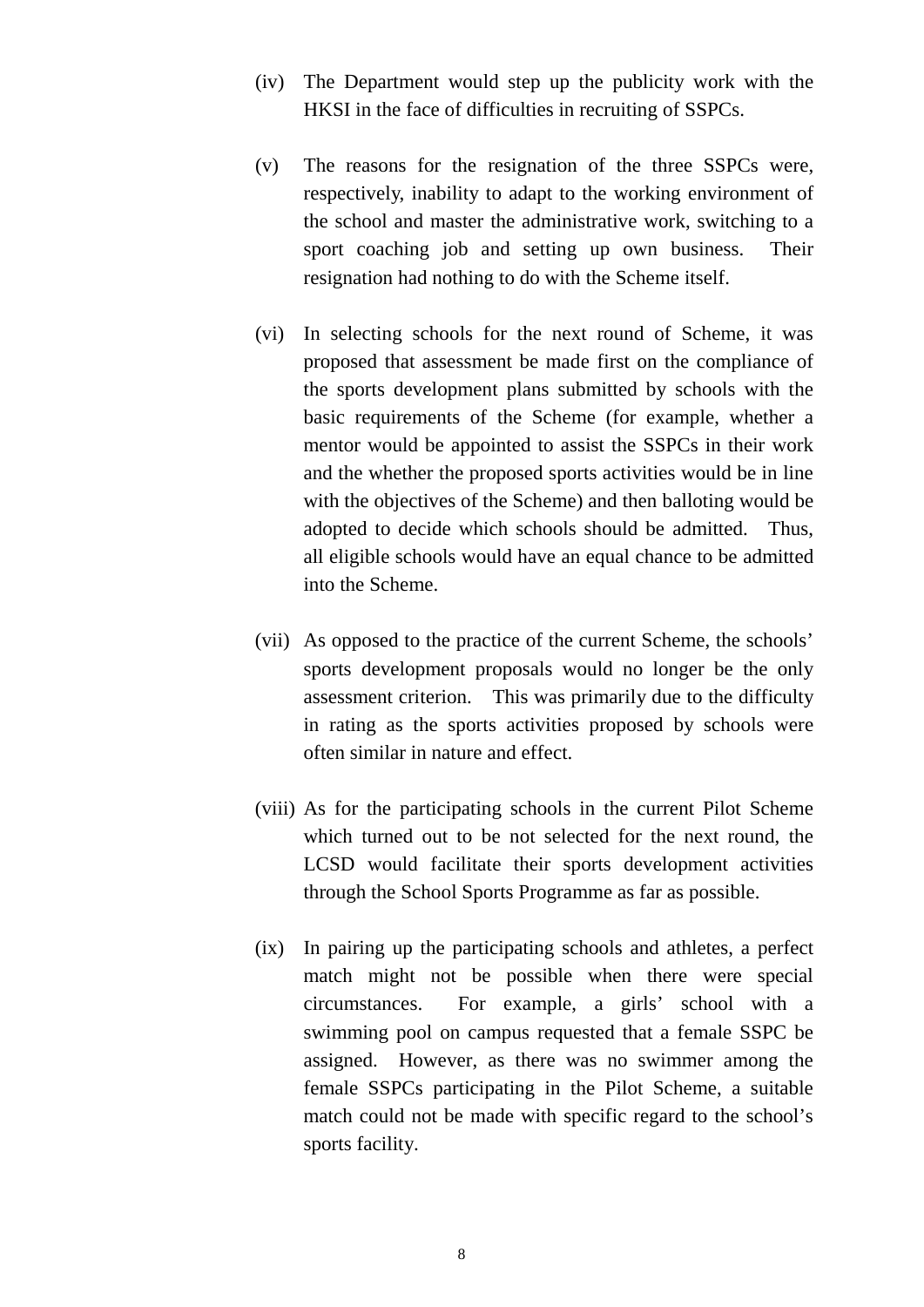(x) Members' views and suggestions would be consolidated for consideration by the Pilot Scheme Working Group with a view to refining the next round of Scheme.

4.3 The Chairman thanked Members for their valuable views and believed that their views would be carefully considered by government departments for the enhancement of the Scheme.

## **Item 4: Any Other Business**

5.1 Mr Raphael TONG commended the CSC for following up Members' views and suggestions actively and, as a result, making certain achievements. He took the view that outdoor venues (such as the soccer pitches of Happy Valley Recreation Ground) were insufficiently lit at the beginning of sunset in winter (17:30 – 18:30) as the sun sets more than two hours earlier than in summer. He said that the floodlighting hours for soccer pitches should be adjusted in accordance with the sunset time (as in previous years) and the adjustment should be made a regular practice between November and March every year so as to avoid hampering soccer activities.

5.2 Mr Richard WONG of the LCSD replied that the LCSD had generally installed automatic light control devices with sensors at its venues for environmental protection and better management efficiency and made adjustments according to actual needs. He said that he would follow up the lighting problem at the said soccer pitches and would also remind the relevant sections in the LCSD to pay attention to such problem which might occur at soccer pitches in different districts.

5.3 Ms LEE Ching-nga enquired whether it was necessary to provide the names of all competitors and a copy of their identity documents when booking recreation and sports facilities for competitions.

5.4 Mr Richard WONG of the LCSD replied that organisations would have their eligibility checked when booking recreation and sports facilities for competitions. He said that he would follow up the enquiry after the meeting. (Post-meeting note: The Major Events Section of the LCSD followed up after the meeting and learnt that the enquiry was related to the district selection competitions of the  $5<sup>th</sup>$  Hong Kong Games. The Section made it clear that applicants were required to produce the original or a copy of their identity card, proof of address and recognised proof of competition results (if applicable) when submitting application forms for on-site verification by counter staff to confirm their eligibility.)